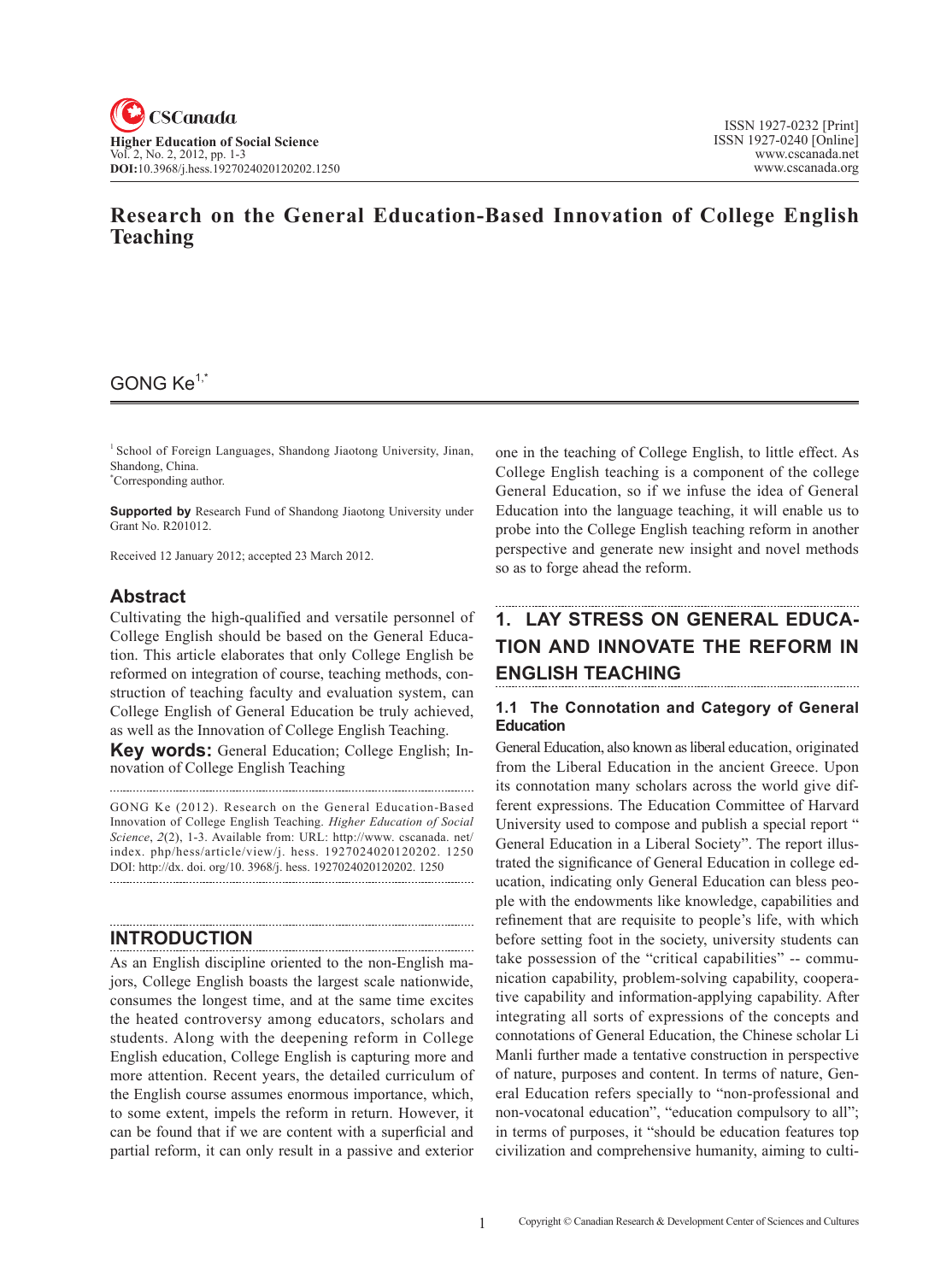vate far-sighted and well-informed talents with a learned head and refined heart"; with regard to teaching content, "it belongs to an educational type to acquaint students with the facts and ideologies within the main domain of knowledge, such as natural science, literature, history and other social science, language and art", "instead of inculcating the mere profession-related knowledge, it lays a common basis for all". From the generalizations of its nature and objects by the scholars, it can be seen that General Education is directed to all people, all college students, and it is based on the educational concept that students constitute the principal part, whose all-around development should be given full consideration.

Therefore, it can be apparently seen that College English is an integral part of General Education, in other words, College English is an essential approach to materialize General Education. Nevertheless, the current study on College English mainly confine to"considering it as it stands", i. e. studying College English on the merits of College English. Consequently, the study is often restricted to the superficial level of theoretical research and applied linguistic practice, hardly delving deep into the reform of College English teaching.

#### **1.2 The reform of College English Teaching in Perspective of General Education**

In order to probe into the reform of College English teaching in perspective of the General Education, the goal of College English teaching must be made clear. The analysis of General Education's subjects can be generalized into four aspects: (1)train up the students to be qualified "human beings" and competent "citizens", not just to secure them a future job; (2)improve their intellectual and cultural levels in an all-around manner so as to enable them to possess a sound knowledge structure; (3) train the students to basic capacity to make them acquire a reasonable ability structure; (4) cultivate their diverse and elegant interests. As far as General Education is concerned, the basic capacities include the following items: capacity of logical reasoning, capacity of clear spoken and written expression of words and languages, capacity of quantitative and qualitative analysis, capacity to comprehend and appreciate the native cultural heritage and foreign culture and history, capacity to identify and judge ethical value.

The current instructive objective of College English education gives great prominence to the self-directed learning ability to conduct information exchanges in English, which is not contradictory to that of General Education. Therefore, such a conclusion can be drawn:on the basis of the reform in College English teaching objectives, we should give full consideration to General Education and the characteristics of College English teaching in order to cultivate high-qulity citizens featured by highbrow culture, a wide range of knowledge, superb presentation skills in both speaking and writing, crossculture communication capacity and self-learning capacity.

# **2. The implementation strategy of College English as a subject of General Education**

As an organic component of General Education, College English must undergo the following reforms in several aspects in order to press forward the teaching reform in College English.

#### **2.1 Subjects Integration**

In terms of curriculum, we should abandon the conventional concepts. Though our curriculum system still needs to be perfected, we can never achieve the teaching aim by simply adding or eliminating a certain subject. Instead, what we should do is to make efforts on the current courses. For instance, we can set up different features to expand the teaching content. Also, we should advocate such a concept- "listening and speaking come before reading and writing". Only in this way can students attach great importance on listening and speaking all along and complete the advanced training and exercise on reading and writing at the same time according to a level-to-level teaching steps and in a step-by-step manner to achieve an organic integration between specialized English and comprehensive English and to attain the objective of General Education.

### **2.2 Improving and Enriching Ways and Means of Teaching**

Fundamentally, General Education aims to achieve the ultimate goal of cultivating talents. However, the training of inter-disciplinarian talents does not depend merely on improving the current curriculum, rather, it requires us to undertake reforms in the current teaching methods as well. Conventional teaching methods can no longer satisfy the current talent cultivation. Reforms can be carried out in the following aspects. For instance, during the General Education of College English, knowledge of various disciplines should be supplemented so that when they appreciate the knowledge, their vision could be broadened, taste refined, overall quality enhanced. Also, we initiate their enthusiasm in learning and stimulate the students to learn to cooperate and conduct in the English environment. Besides, we should also make full use of the Internet to carry out the College English training. The traditional "chalk+blackboard" pattern should be changed and the multimedia and Internet-based College English represents the future trend. In this manner, along with the increased interest among the students, the efficiency of the class can be increased enormously, making College English shine brighter in the context of the informatized education.

### **2.3 Strengthening the Construction of Ranks of Teachers**